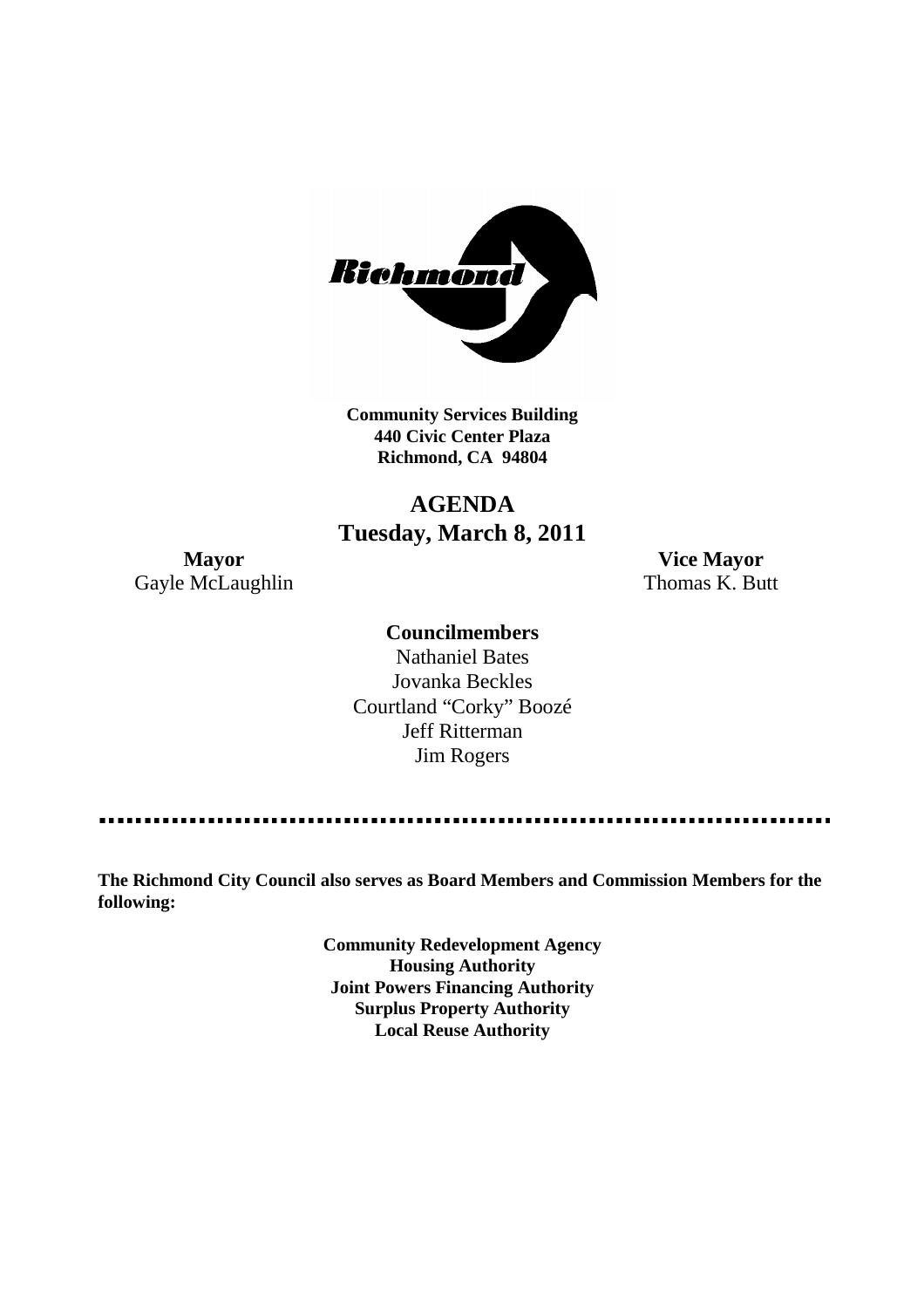# **MEETING PROCEDURES**

The City of Richmond encourages community participation at its City Council meetings and has established procedures that are intended to accommodate public input in a timely and time-sensitive way. As a courtesy to all members of the public who wish to participate in City Council meetings, please observe the following procedures:

**PUBLIC COMMENT ON AGENDA ITEMS:** Anyone who desires to address the City Council on items appearing on the agenda must complete and file a pink speaker's card with the City Clerk **prior** to the City Council's consideration of the item. Once the City Clerk has announced the item and discussion has commenced, no person shall be permitted to speak on the item other than those persons who have submitted their names to the City Clerk. Your name will be called when the item is announced for discussion. **Each speaker will be allowed TWO (2) MINUTES to address the City Council on NON-PUBLIC HEARING items listed on the agenda.**

**OPEN FORUM FOR PUBLIC COMMENT:** Individuals who would like to address the City Council on matters not listed on the agenda or on **Presentations, Proclamations and Commendations, Report from the City Attorney, or Reports of Officers** may do so under Open Forum. All speakers must complete and file a pink speaker's card with the City Clerk **prior** to the commencement of Open Forum. **The amount of time allotted to individual speakers shall be determined based on the number of persons requesting to speak during this item. The time allocation for each speaker will be as follows: 15 or fewer speakers, a maximum of 2 minutes; 16 to 24 speakers, a maximum of 1 and one-half minutes; and 25 or more speakers, a maximum of 1 minute.**

### **SPEAKERS ARE REQUESTED TO OCCUPY THE RESERVED SEATS IN THE FRONT ROW BEHIND THE SPEAKER'S PODIUM AS THEIR NAME IS ANNOUNCED BY THE CITY CLERK.**

**CONSENT CALENDAR:** Consent Calendar items are considered routine and will be enacted, approved or adopted by one motion unless a request for removal for discussion or explanation is received from the audience or the City Council. A member of the audience requesting to remove an item from the Consent Calendar must complete and file a speaker's card with the City Clerk **prior to the City Council's consideration of Agenda Review.** An item removed from the Consent Calendar may be placed anywhere on the agenda following the City Council's agenda review.

*The City Council's adopted Rules of Procedure recognize that debate on policy is healthy; debate on personalities is not. The Chairperson has the right and obligation to cut off discussion that is too personal, too loud, or too crude.*

**\*\*\*\*\*\*\*\*\*\*\*\*\*\*\*\*\*\*\*\*\*\*\*\*\*\*\*\*\*\*\*\*\*\*\*\*\*\*\*\*\*\*\*\*\*\*\*\*\*\*\*\*\*\*\*\*\*\***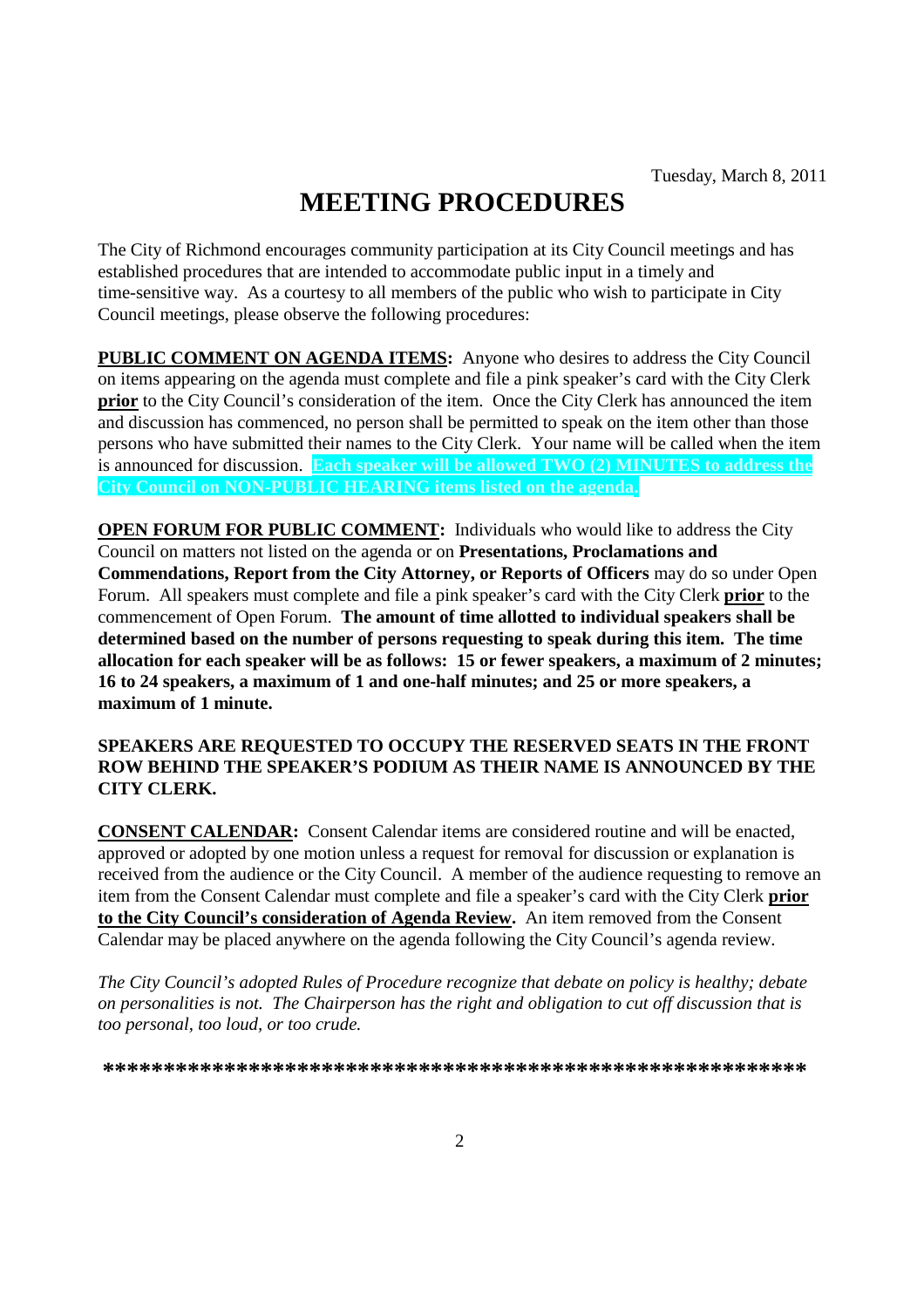Tuesday, March 8, 2011

## **EVENING OPEN SESSION**

5:00 p.m.

## **A. ROLL CALL**

### **B. PUBLIC COMMENT**

## **C. ADJOURN TO CLOSED SESSION**

## **CLOSED SESSION**

Shimada Room of the Community Services Building

## **A. CITY COUNCIL**

**A-1.** CONFERENCE WITH LEGAL COUNSEL - ANTICIPATED LITIGATION (Significant exposure to litigation pursuant to Subdivision (b) of Government Code Section 54956.9):

One Case

**\*\*\*\*\*\*\*\*\*\*\*\*\*\*\*\*\*\*\*\*\*\*\*\*\*\*\*\*\*\*\*\*\*\*\*\*\*\*\*\*\*\*\*\*\*\*\*\*\*\*\*\*\*\*\*\*\*\***

## **SPECIAL MEETING OF THE RICHMOND CITY COUNCIL**

5:30 p.m.

- **A. PLEDGE TO THE FLAG**
- **B. ROLL CALL**
- **C. STATEMENT OF CONFLICT OF INTEREST**
- **D. AGENDA REVIEW**
- **E. REPORT FROM THE CITY ATTORNEY OF FINAL DECISIONS MADE AND NON-CONFIDENTIAL DISCUSSIONS HELD DURING CLOSED SESSION**